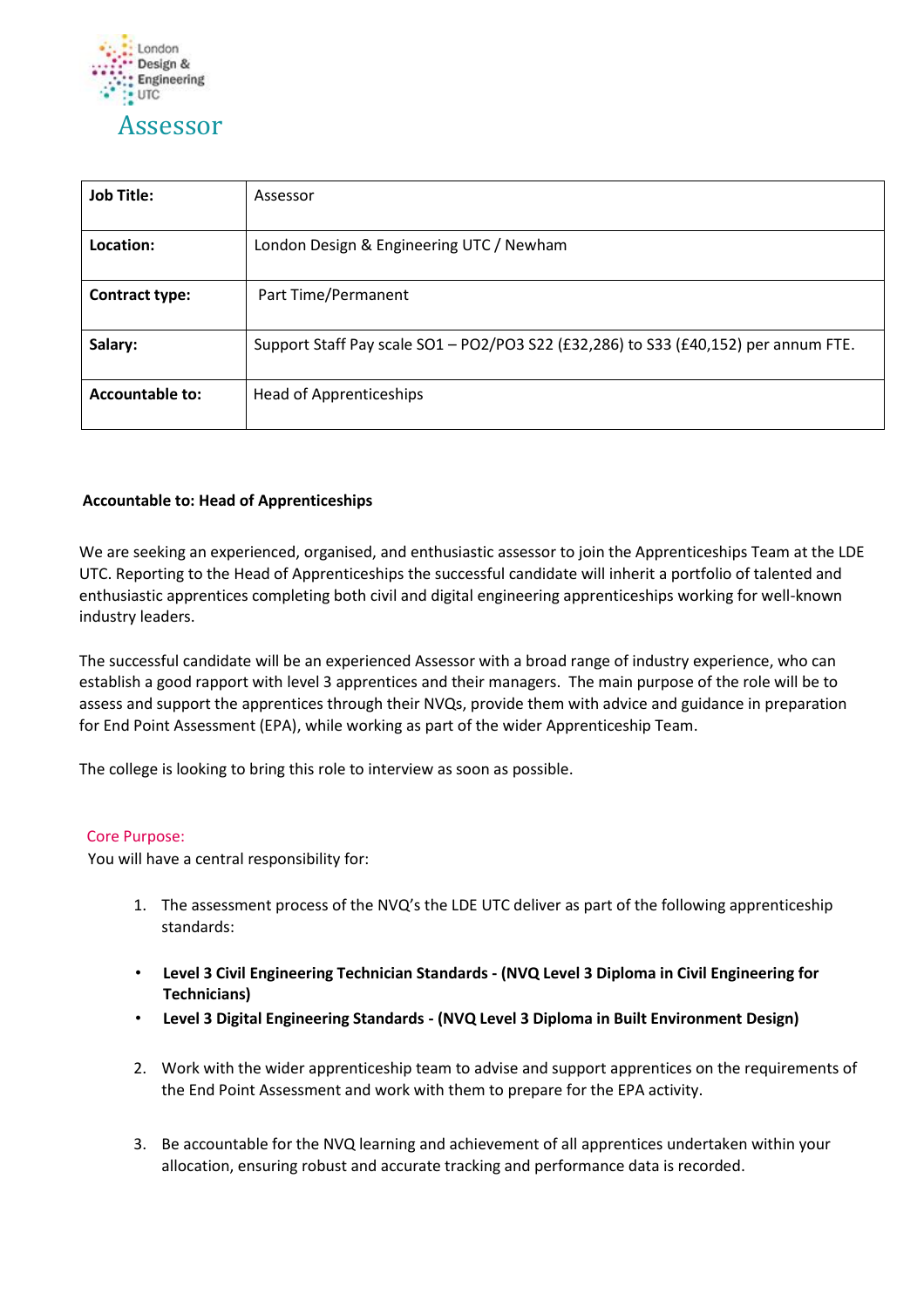- 4. Review, monitor and support the apprentice progression to enable them to successfully complete the apprenticeship. In particular managing the expectations for the apprentice around the KSBs and 20% off the job training.
- 5. Take responsibility for professional development as required to deliver the required outcomes in your subject area and in the wider professional development initiatives.

### Key Responsibilities**:**

### **Assessing & Coaching**

Responsibilities are:

- To work with apprentices and employers to select relevant NVQ units required to meet the requirements of the qualification
- Undertake regular meetings with the apprentices and their employers at their place of work to assess them undertaking activities suited to complete the NVQ assessment criteria
- Liaise with employers to support the negotiation of the apprentice(s) learning needs in the workplace, and work with academics to provide coaching and support to develop the knowledge, skills and behaviours they will need to successfully complete their apprenticeship.
- Challenge underperformance at all levels and ensure effective corrective action and follow-up.
- Treat people fairly, equitably and with dignity and respect to create and maintain a positive college culture.
- The assessor will have overall responsibility for organising IQA activity and standardisation meetings across all apprenticeship programmes. In addition, they will support the Head of Apprenticeships with employer engagement.

# **Other Responsibilities**

- 1. Attend meetings as required with trainers as part of staff development and undertake any additional training highlighted by line management feedback
- 2. Comply with health and safety rules and legislation, always ensuring the safety of learners and staff
- 3. Maintain effective lines of communication with employers, establishing a strong partnership with employers to involve them in their apprentice's learning
- 4. Actively support and promote apprentice and employer recruitment.
- 5. Always adopt a professional approach and ensure all areas of personal activity comply with standards laid down by the UTC
- 6. Act in compliance with data protection legislation, in respecting the privacy of personal information, and with the principles of the Freedom of Information Act 2000 in relation to the management of records and information
- 7. Undertake other such duties as are commensurate with the post and which may reasonably be required by the Principal or your Line Manager.

# **Equal Opportunities**

Maintain and demonstrate a good understanding and knowledge of equalities legislation and the College's Equality and Diversity policies as applicable to the role.

#### **Safeguarding**

Maintain and demonstrate a good understanding and knowledge of Safeguarding Children and the College's Safeguarding policies and procedures as applicable to the role.